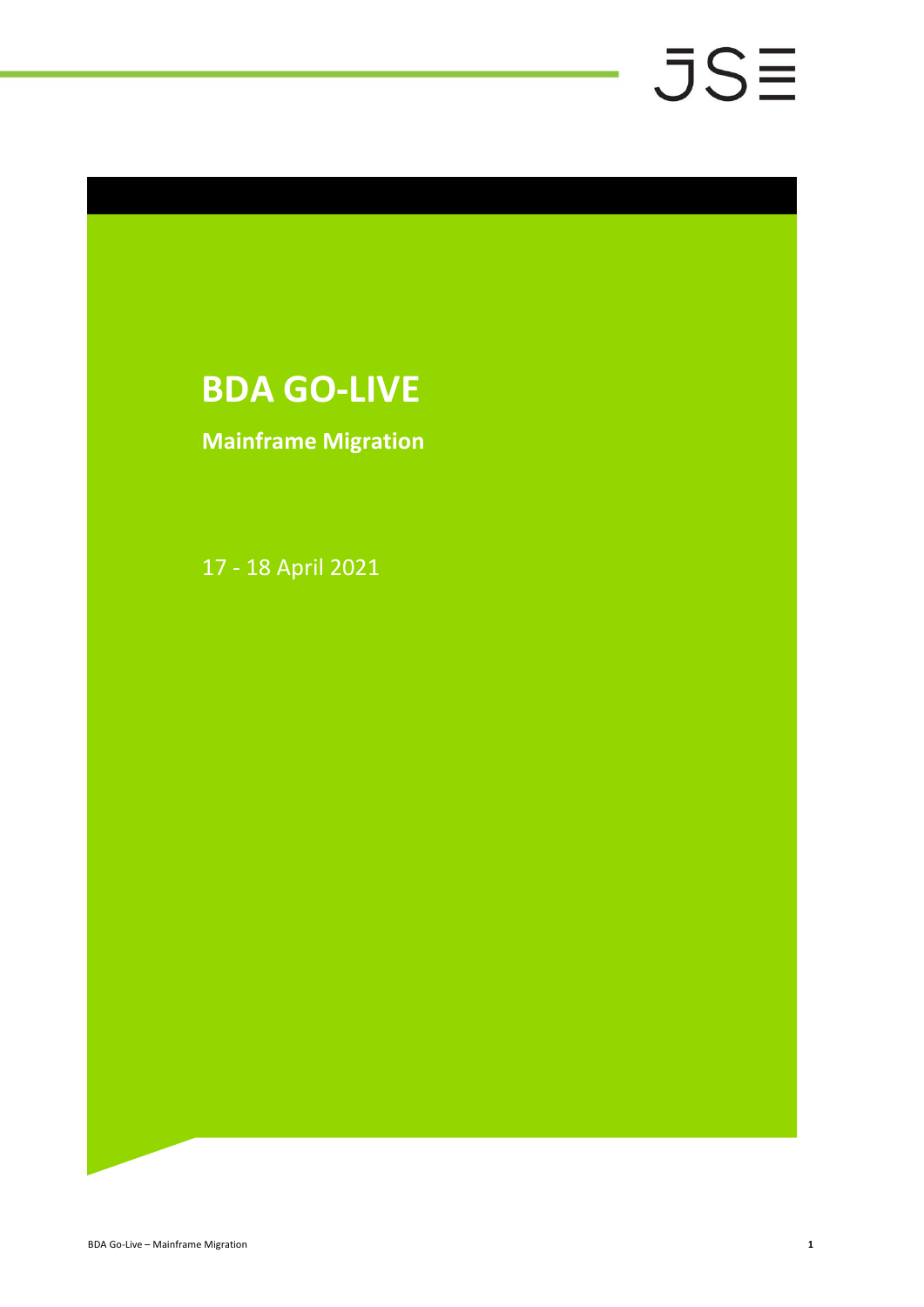## **CONTENTS**

| 2. |  |
|----|--|
| 3. |  |
|    |  |
|    |  |
|    |  |
|    |  |
|    |  |
|    |  |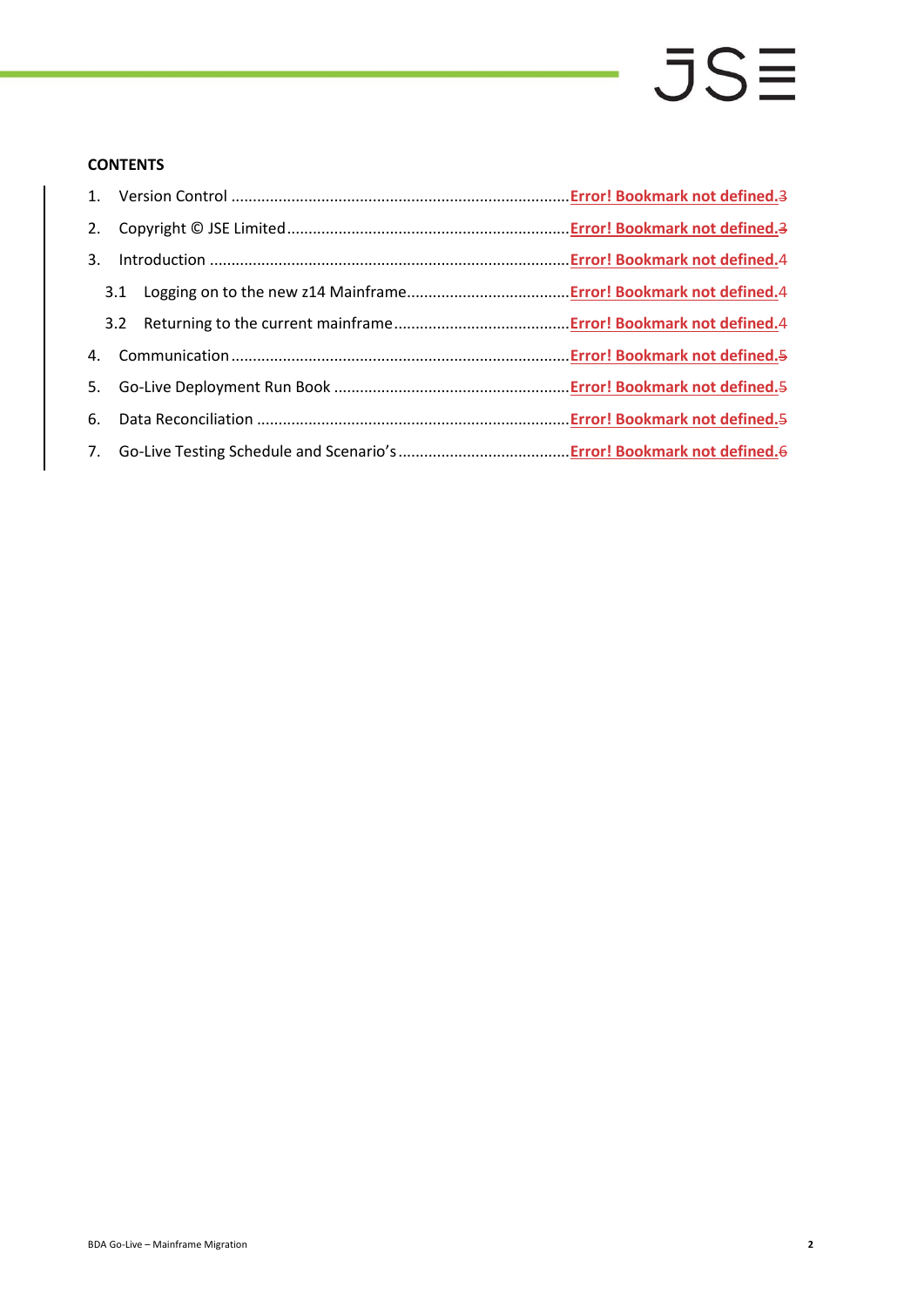# **1. VERSION CONTROL**

| <b>Version</b> | Author          | Date            | <b>Reason for changes</b> |
|----------------|-----------------|-----------------|---------------------------|
| 0.1            | <b>BDA Team</b> | 5 November 2020 | <b>Initial Draft</b>      |
| 0.2            | C Grove         | 12 April 2021   | Go Live                   |
|                |                 |                 |                           |

# **2. COPYRIGHT © JSE LIMITED**

All intellectual property rights contained in this document, including but not limited to, all designs, trademarks, logos, text and images, whether registered or unregistered, are the intellectual property of the JSE and are protected by South African and international intellectual property laws and conventions. Save in respect of the user's personal use, the JSE reserves the right to take legal action in respect of any reproduction, copying, distribution, publication, alteration, adaptation or other use or communication of this document or part thereof, without the prior written consent of the JSE. None of the trademarks contained in this document may be used without the prior written consent of the JSE.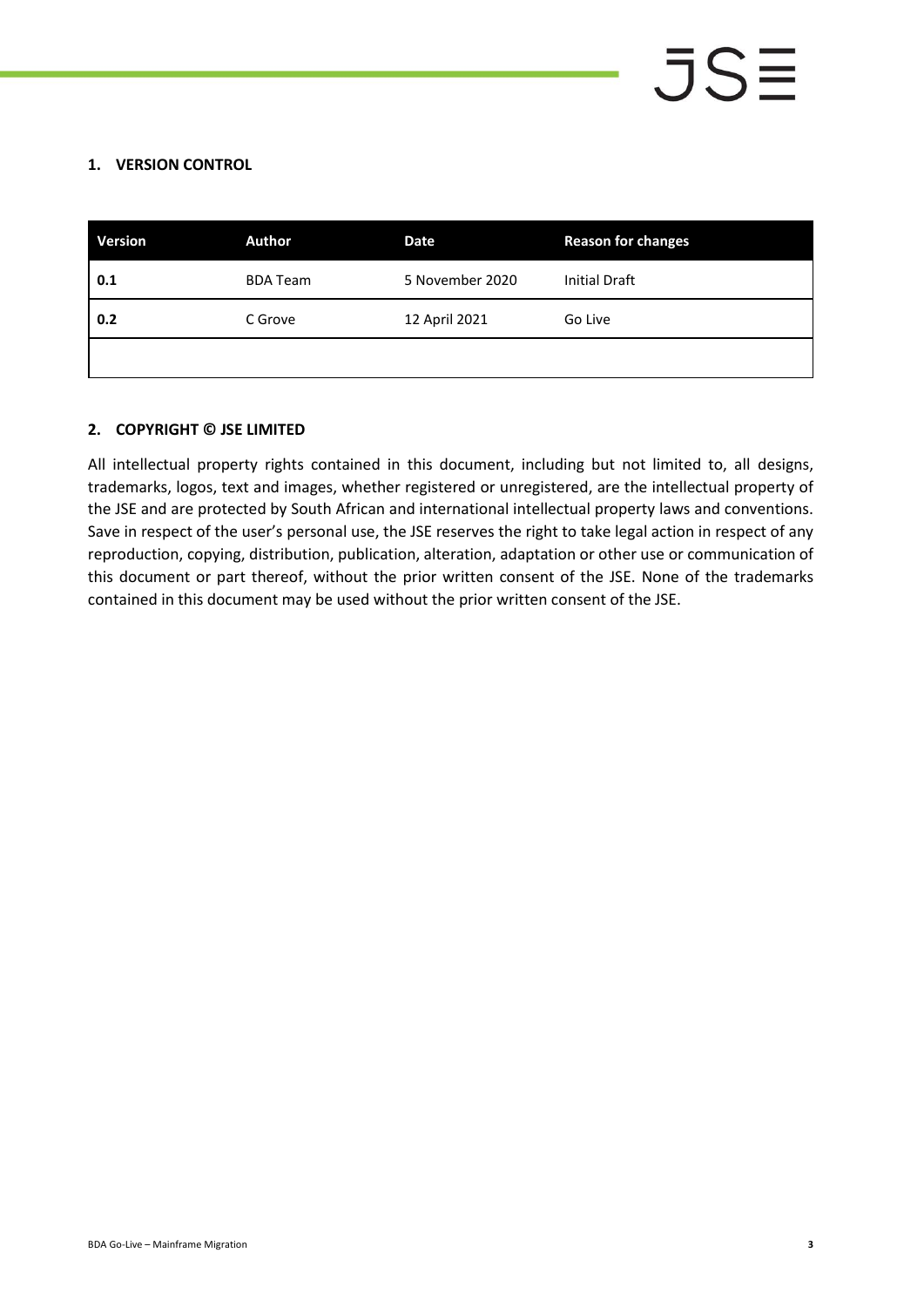### **3. INTRODUCTION**

As communicated in Hotline 221/2020 dated 6 October 2020, the JSE has embarked on a project to move the JSE mainframe from Midrand to our data centre onsite. The project is largely internal but will require members to participate in a number of Dress Rehearsals and the *Go – Live testing that will take place on 18 April 2021.* 

**N.B… For the Go Live implementation, no production IP address changes are required by JSE Equity members.** Members will be able to connect to the new IBM mainframe on go live using their existing BDA log-on/connection.

Members are required to test the following on the go live weekend:

- Connectivity from a BDA terminal **from each branch office** within your firm
- View various on-line screens
- Verify BDA user access to ensure users can still perform same functions

### Optional Testing

- Test downstream processes which make use of screen scraping (Only if applicable to your firm)
- Test downstream processes which make use of BDA Uploads and Downloads (Only if applicable to your firm)

Please refer to section 7 in this document for broker involvement for testing. (Scheduled for Sunday 18 April 2021).

Note that the information displayed in BDA on the new IBM z14 mainframe on go-live will be your production data post Friday batch run 16 April 2021.

Your BDA user access to the new IBM z14 mainframe will be the same as your current BDA production user access as at close of business 16 April 2021.

### **3.1 Logging on to the new z14 Mainframe**

Use the existing BDA icon you currently use.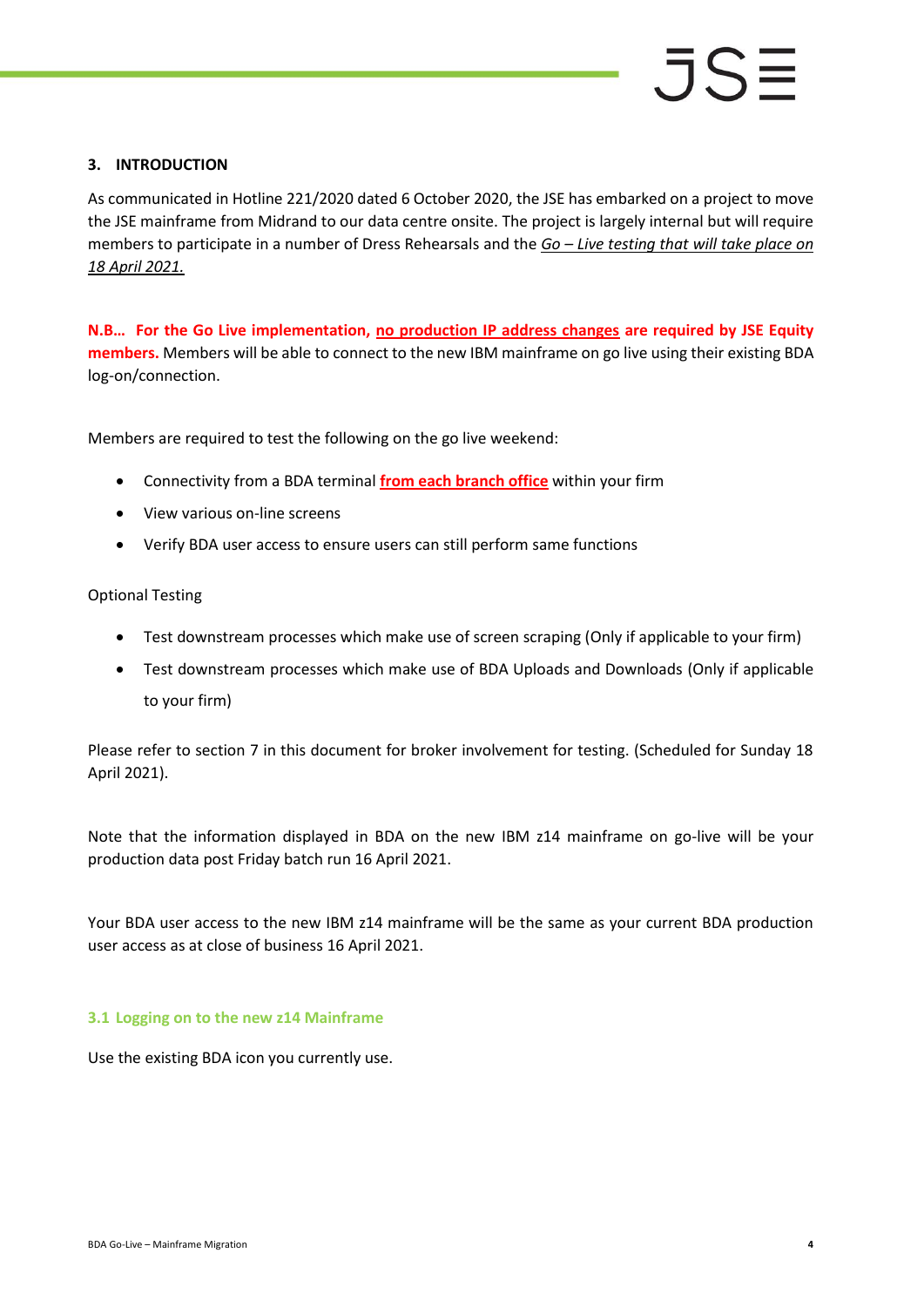# **3.2 Returning to the current mainframe**

In case of a roll back on Sunday 18 April 2021, before logging on, please check that you have the old panel and not the one with IBM z14 displayed on your screen.

# **4. COMMUNICATION**

The JSE will be communicating via SMS and updating the JSE Market Communications web-page throughout the week-end to provide status of go-live deployment.

Link to the JSE Market Communications page - https://www.jse.co.za/services/jse-marketcommunications

Please ensure that you have provided CSC with the cell phone contact numbers to be included for the communication.

| No. | <b>Date</b> | <b>Time Slot</b> | <b>Task Name</b>                                                                                              |  |
|-----|-------------|------------------|---------------------------------------------------------------------------------------------------------------|--|
| 1   | 17 April    | 08h00            | Communication to market - Status update on deployment (BDA Batch<br>completed go-live activities in progress) |  |
| 2   |             | 13h00            | Communication to market – Status update on deployment (Final data copy<br>in progress)                        |  |
| 3   |             | 18h00            | Communication to market – Status update on deployment (Final data copy<br>in progress)                        |  |
| 4   |             | 21h30            | Communication to market (Final data copy completed)                                                           |  |
| 5   | 18 April    | 06h00            | Communication to market - $1st$ Go No/Go decision (Post data<br>reconciliation)                               |  |
| 6   |             | 09h30            | Communication to market – Start final network switch over                                                     |  |
| 7   |             | 12h00            | Communication to market when market testing will commence                                                     |  |
| 8   |             | 15h00            | Communication to market final No/Go decision                                                                  |  |
| 9   |             | 15h00            | Communication to market Roll Back decision – In event that deployment<br>was not successful.                  |  |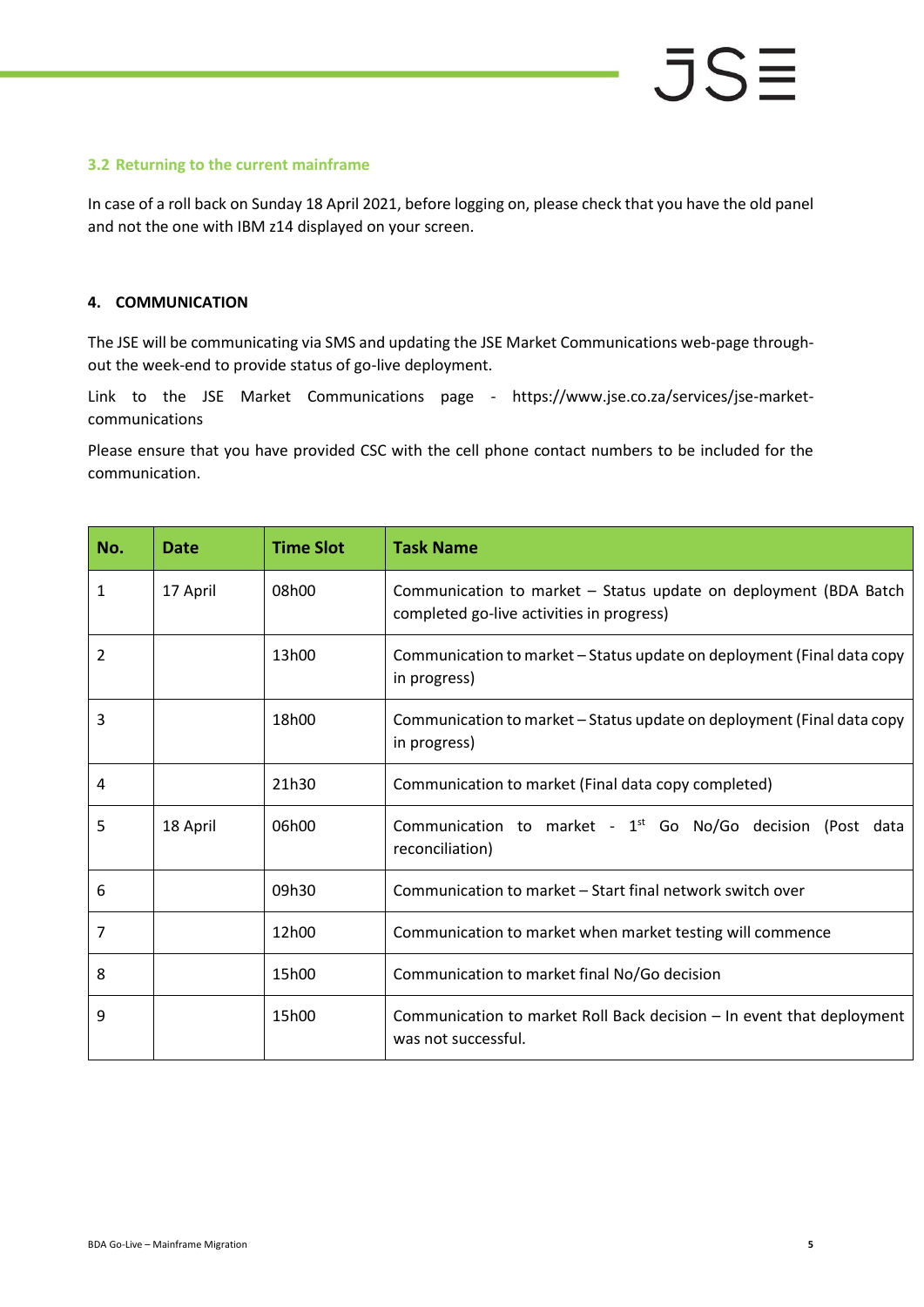# **5. GO-LIVE DEPLOYMENT RUN BOOK**

| No. | <b>Date</b>     | <b>Time Slot</b> | <b>Task Name</b>                                                         |
|-----|-----------------|------------------|--------------------------------------------------------------------------|
| 1   | $12 - 16$ April |                  | Start Data copy from old to new mainframe                                |
| 2   | 16 April        | 19h00 -          | Start BDA batch run                                                      |
| 3   | 17 April        | 04h30            | JSE confirm all BDA dissemination files created to IDP                   |
| 4   |                 | 05h00            | JSE confirm all Swift messages for JSET Sweeps have been created         |
| 5   |                 | 05h30            | JSE Confirm all BDA Reports created to Control D                         |
| 6   |                 | $08h00 - 10h00$  | Data extract for data reconciliation from old mainframe (Post BDA batch) |
| 7   |                 | $10h00 - 22h00$  | Final data copy from old to new mainframe (post Fridays batch)           |
| 8   | 17/18 April     | $22h00 - 01h00$  | Data extract for data reconciliation from new mainframe                  |
| 9   | 18 April        | $01h00 - 04h00$  | Data reconciliation (Reconcile data from old to new mainframe)           |
| 10  |                 | 04h00            | 1st Go No/Go decision (After data reconciliation)                        |
| 11  |                 | $04h15 - 9h15$   | <b>IPL New mainframe</b>                                                 |
| 12  |                 | 09h30 - 10h30    | Network switch over                                                      |
| 13  |                 | $10h30 - 12h15$  | JSE Internal connectivity testing                                        |
| 14  |                 | 11h45            | Go No/Go decision - Market testing to commence                           |
| 15  |                 | 14h45            | Final Go No/Go decision - After Broker testing completed                 |
| 16  |                 | 15h00            | Rollback decision - If required                                          |

### **6. DATA RECONCILIATION**

The JSE will start the data copy on Monday 12 April 2021 and the final data copy will be done Saturday 17 April post the BDA batch run Friday 16 April 2021. The following data will be reconciled by the JSE post after all data has been copied.

- General Ledger Balances
- Client Trading, Income and Other balances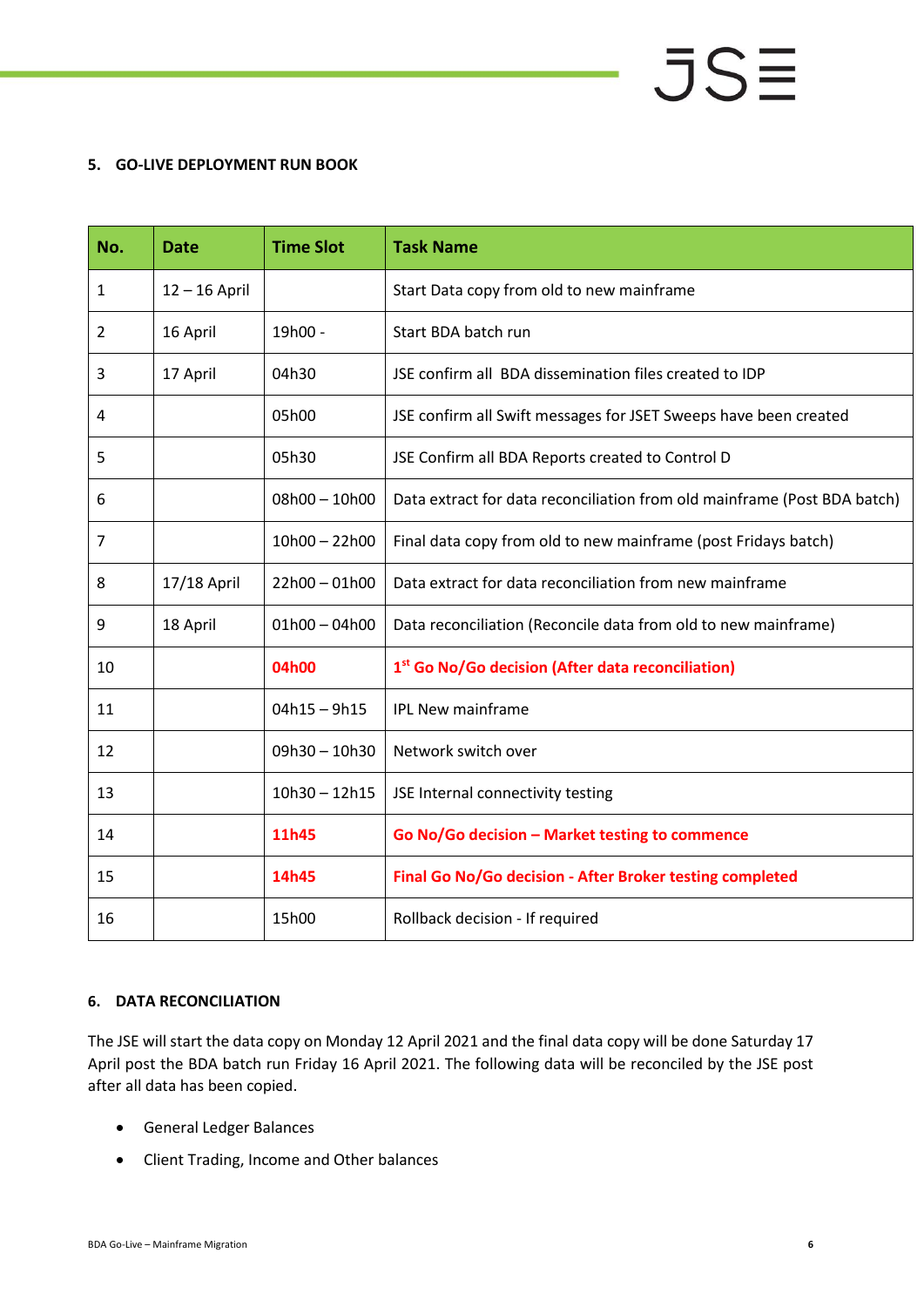# $J\mathsf{S}$

- Client Open positions
- Demat Holdings
- SLB and Collateral positions
- Portfolio Holdings

Sequence of events for data reconciliation:

- Post Fridays batch run, the JSE will extract the above listed datasets for reconciliation purposes
- Once the datasets have been extracted, the final data copy will be done
- Post the final data copy being completed, the same dataset will be extracted from the new IBM mainframe
- The data from the old to the new mainframe will be reconciled automatically and the JSE will be provided with output where there are differences in the data
- The JSE will investigate any differences and may require to engage brokers on these differences
- If there are any differences on the data reconciliation, the JSE will, on approval from the broker affected, correct these differences
- PWC (external auditor)

### **7. GO-LIVE TESTING SCHEDULE AND SCENARIO'S**

Please save this document and update the table below with your findings. Once testing has been completed, please update and return to Customer Support at [Customersupport@jse.co.za](mailto:Customersupport@jse.co.za) as soon as possible after completion. Where any of the test scenario's listed below is not applicable to your daily business operations, please mark these as N/A in the Pass/Fail column.

The JSE will start the network cut-over activities Sunday 18 April at 09h15. After the network connectivity activities have been completed, the JSE will test that all internal JSE users can access and log-on to BDA and perform functional updates. The JSE has made arrangements with 3 brokers and a software provider to assist with testing to ensure these brokers and software providers can perform the test scenarios as documented below. Only once this has been successfully tested, will the JSE request participation from the rest of the brokers.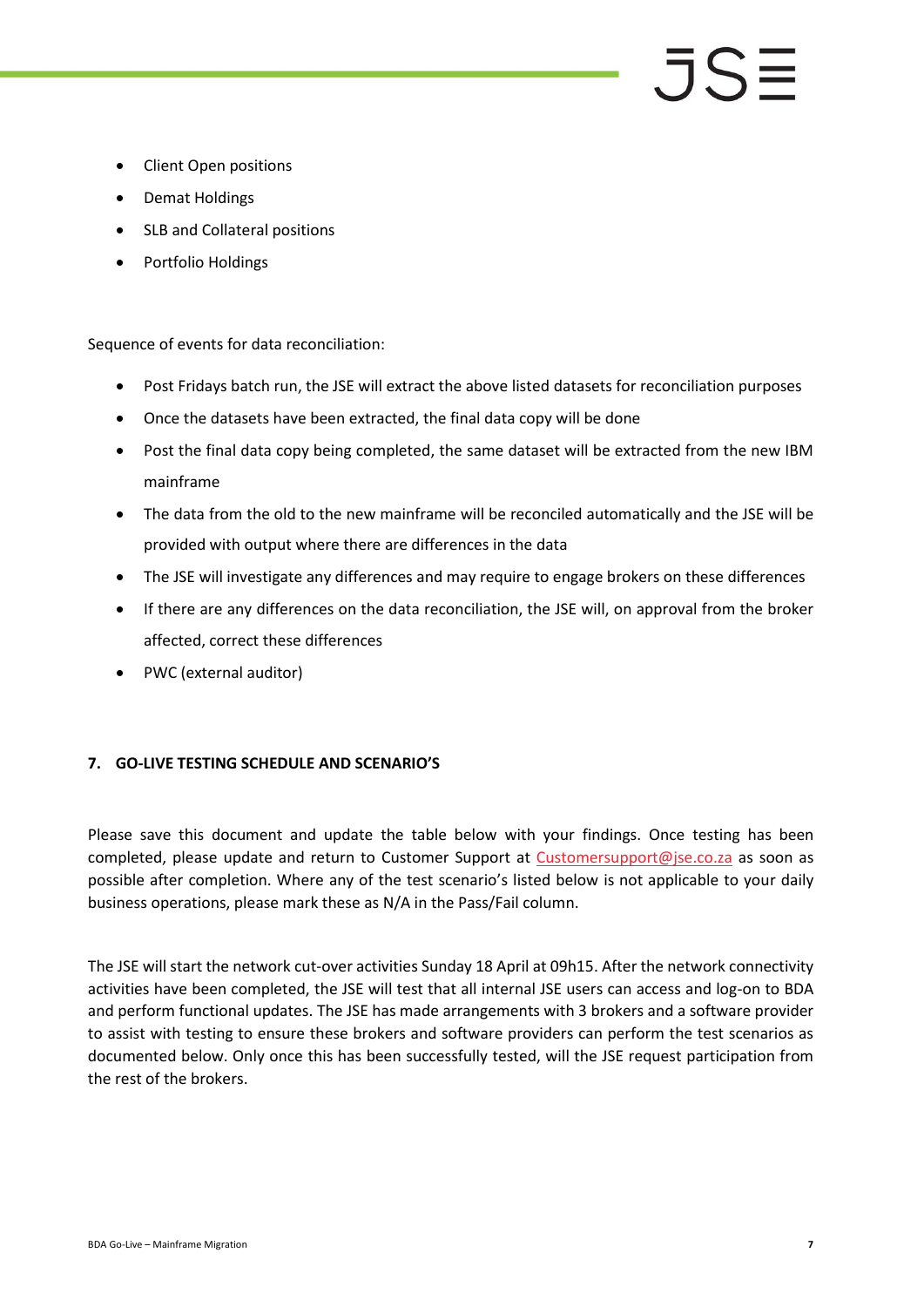The JSE will provide an update by 11h15 to advise brokers on the status of the testing. At this point we will communicate to brokers if broker participation is to start as planned at 12h30, or if there are any changes to this specific time.

| No. | <b>Time</b><br><b>Slot</b> |  | <b>Test Scenario Description</b>                                                                                                       | Pass/Fail | <b>Comments</b> |
|-----|----------------------------|--|----------------------------------------------------------------------------------------------------------------------------------------|-----------|-----------------|
| 1   | 12h30<br>14h30             |  | Connect to Mainframe.                                                                                                                  |           |                 |
|     |                            |  | A pass will be when you can display the BDA log-<br>on panel with the z14 display as stated in 3.1<br>above.                           |           |                 |
| 2   | 12h30<br>14h30             |  | Log-on to BDA.                                                                                                                         |           |                 |
|     |                            |  | A pass will mean that you can log-on into BDA<br>using your existing BDA sign-on and access various<br>enquiry and functional screens. |           |                 |
| 3   | 12h30<br>14h30             |  | Display on-line information using e.g. AFINH,<br>ACDLS, SHDLS, ASHRH, HLDS, etc. (with data).                                          |           |                 |
|     |                            |  | A pass will mean that you can display BDA<br>transactional/position data on the<br>enquiry<br>screens.                                 |           |                 |
| 4   | 12h30<br>14h30             |  | Access B5ACICS and enquire on various screens.<br>A pass will mean that you can access B5ACICS.                                        |           |                 |
|     | 12h30<br>14h30             |  | Display Frozen file for CA Event.                                                                                                      |           |                 |
|     |                            |  | A pass will mean that you can display an event on<br>a frozen file.                                                                    |           |                 |
|     |                            |  |                                                                                                                                        |           |                 |
|     |                            |  | <b>Optional Testing</b>                                                                                                                |           |                 |
| 5   | 13h00<br>14h30             |  | Process a Cash Receipt, Journal                                                                                                        |           |                 |
|     |                            |  | A pass will a Cash Payment, Cash Receipt or<br>Journal and is updated and can be displayed ion<br>the accounts the processing is done. |           |                 |
| 6   | 13h00<br>14h30             |  | Create a loan on SBORU and confirm it on SBORC.                                                                                        |           |                 |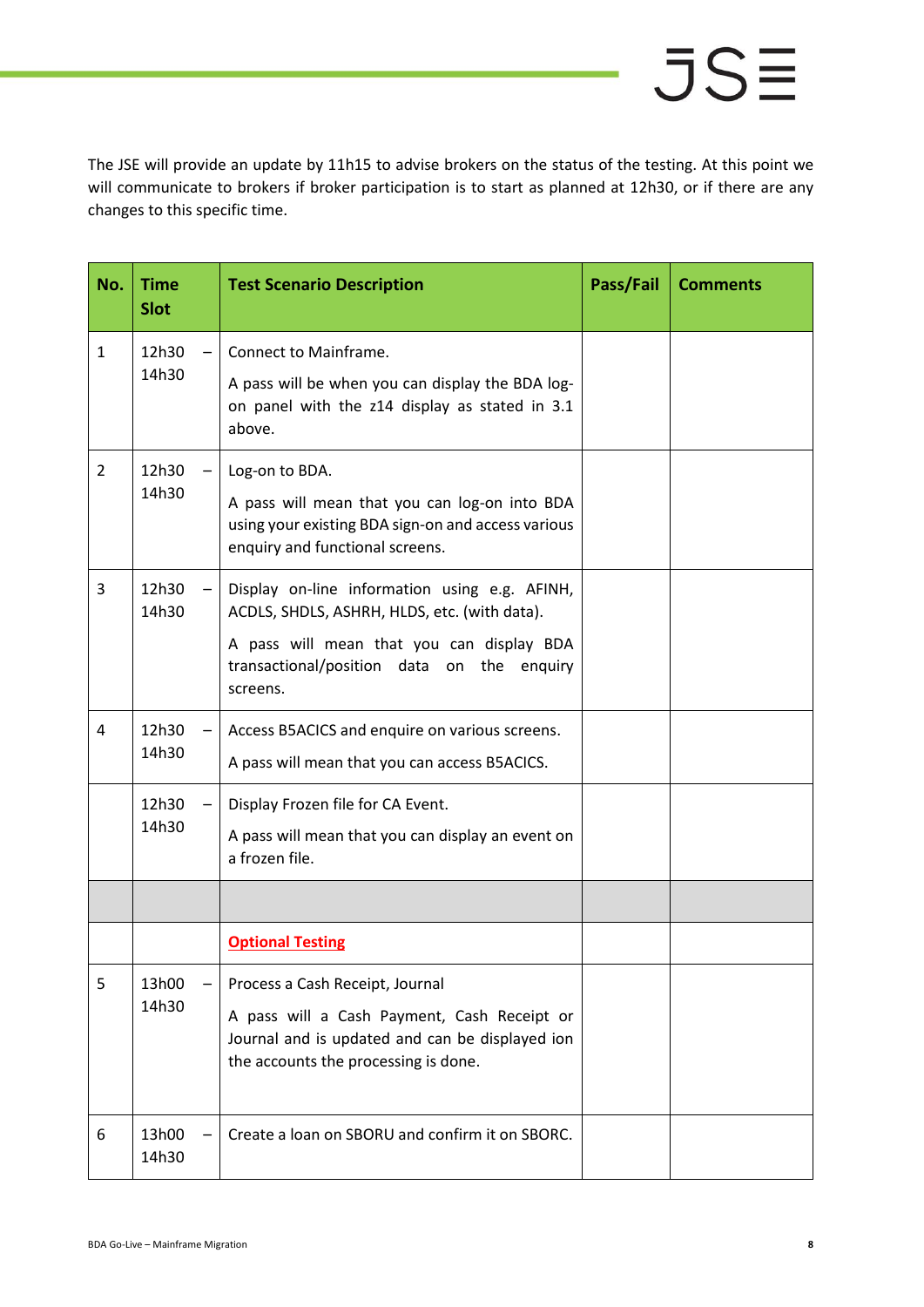|    |                | A pass will mean that you can create a loan on<br>SBORU and you can display the loan created.                                                                                                                                                                  |  |
|----|----------------|----------------------------------------------------------------------------------------------------------------------------------------------------------------------------------------------------------------------------------------------------------------|--|
| 8  | 13h00<br>14h30 | Request from CSC that a BDA report is re-spooled.<br>You can e-mail CSC prior to 6 February 2021 if<br>there is a specific report you want re-spooled<br>which can then be actioned on the day by CSC.                                                         |  |
| 9  | 13h00<br>14h30 | Download BDA Dissemination file from IDP/FTP.<br>Pass will mean that you are able to download your<br>BDA dissemination file from IDP or via FTP. BDA<br>file will be as at close of business 16 April 2021.                                                   |  |
| 10 | 13h00<br>14h30 | Upload a BDA file i.e. Financial, SLB, or Demat<br>upload.                                                                                                                                                                                                     |  |
|    |                | A pass will mean that you are able to upload one<br>of the various BDA upload files and see the<br>resultant information being updated in BDA, as<br>well as getting a response file. (Response file will<br>depend on the specific upload being used).        |  |
| 11 | 13h00<br>14h30 | Screen Scrapping - Where brokers make use of<br>emulate<br>mainframe<br>scrapping<br>to<br>screen<br>processing, please test that you can still do this.<br>A pass will mean that you are able to view the<br>transactions created via the emulation software. |  |
| 12 | 13h00<br>14h30 | Remote printer - Test that you are able to print a<br>BDA report to your designated remote printers.<br>This is only applicable for brokers who have a<br>request loaded on RPROC where the output<br>destination is to a remote printer.                      |  |
|    |                | You can e-mail CSC prior to 16 April 2021 if there<br>is a specific report you want re-spooled to your<br>remote printer which CSC can then action on the<br>day.                                                                                              |  |
|    | 15h00          | <b>Roll Back</b>                                                                                                                                                                                                                                               |  |
| 13 | 15h30<br>16h30 | JSE revert back to the current production<br>mainframe.                                                                                                                                                                                                        |  |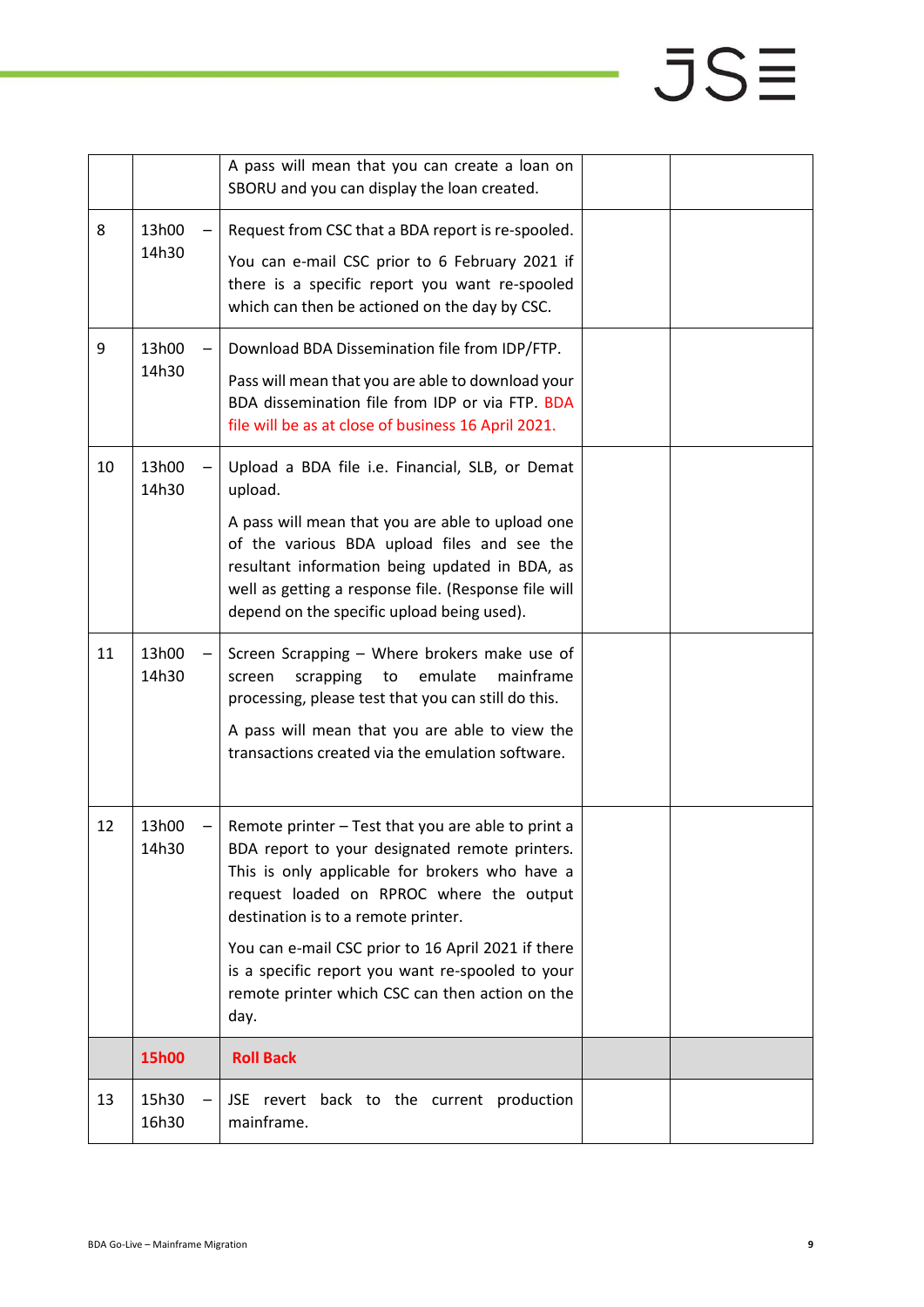| 14 | 16h30<br>$-1$<br>17h30 | Brokers test connectivity and BDA log-on to<br>current production mainframe.<br>A pass will mean users are able to connect to BDA |  |
|----|------------------------|-----------------------------------------------------------------------------------------------------------------------------------|--|
|    |                        | production and can see current production<br>information.                                                                         |  |